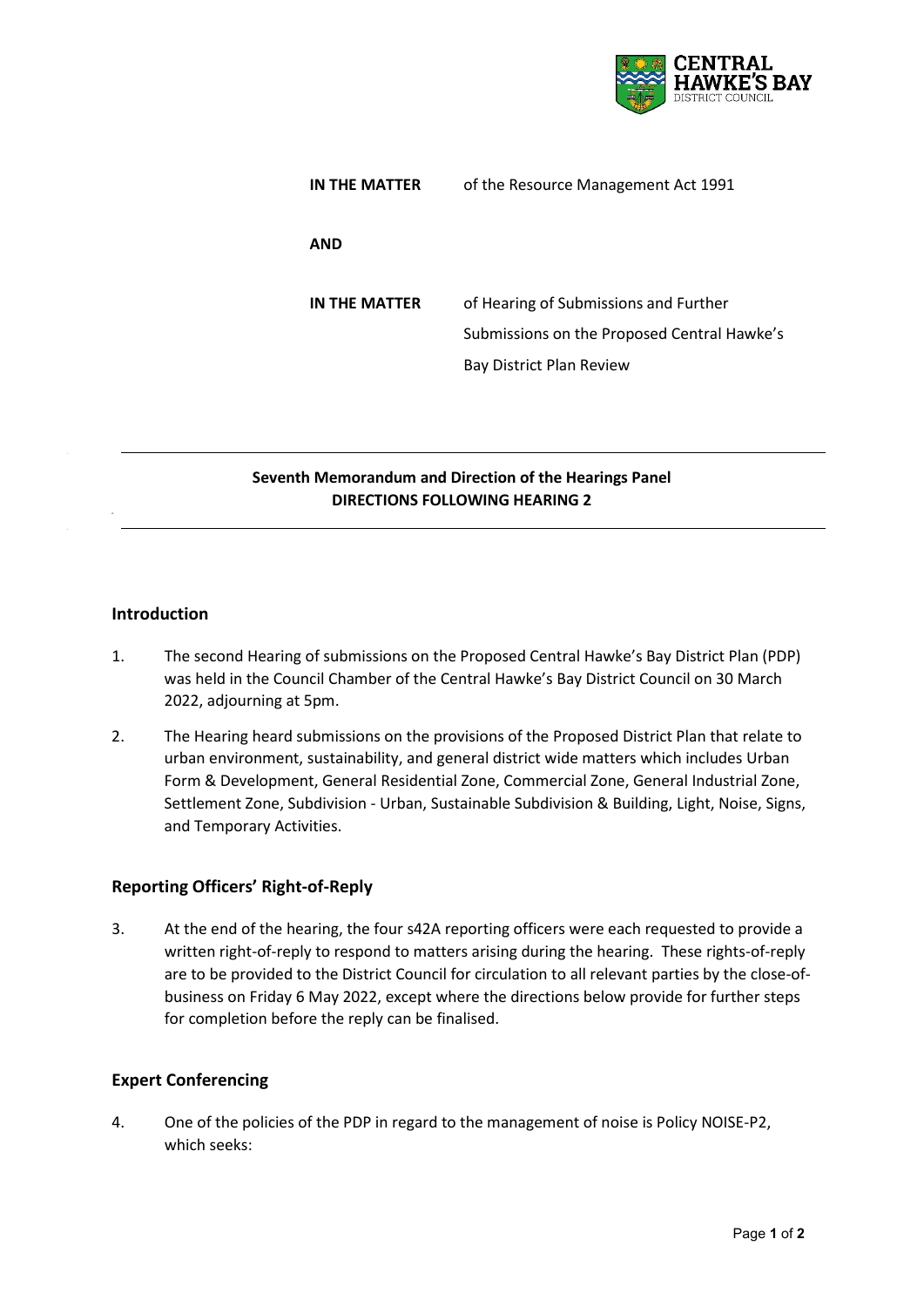*"to ensure that noise sensitive activities and the addition of habitable space to existing noise sensitive activities in the Commercial and General Industrial Zones, within 100m of state highways and the rail network, and within identified airnoise boundaries for the Waipukurau Aerodrome shown on the Planning Maps, are acoustically designed and constructed to mitigate noise arising from legitimately established activities."*

## 5. This policy is given effect through Rule NOISE-S3:

- *1. The following Minimum External Sound Insulation Level Standards applies to all habitable spaces within any building that contains a noise sensitive activity within 100 metres of the sealed edge of a State Highway or the Rail Network Boundary, either:*
	- *a. Provide a design report prepared by an acoustic specialist prior to construction of the habitable spaces, demonstrating that roadtraffic/rail network sound levels will not exceed 40 dB LAeq(24hr) inside all habitable spaces; or*
	- *b. Provide a design report prepared by an acoustic specialist prior to construction of the habitable spaces, demonstrating that roadtraffic/rail network sound levels will not exceed 57 dB LAeq(24hr) outside the most affected part of the building exterior.*
- *2. The following applies to all buildings that contains a noise sensitive activity within 100 metres of the sealed edge of a State Highway or the Rail Network Boundary:*
	- *a. Where new habitable spaces with openable windows are proposed, a positive supplementary source of fresh air ducted from outside is required at the time of fit-out. The supplementary source of air is to achieve compliance with the Building Act to ensure adequate ventilation and fresh air.*
- 6. Compliance with this standard is a permitted activity; non-compliance requires resource consent as a restricted discretionary activity.
- 7. This standard was opposed by Kāinga Ora, which considered that any requirements for noise within proximity of a State Highway or railway should be based on modelling to define specific setbacks according to the particular circumstances, rather than a blanket 100m delineation.
- 8. At the hearing on 30 March, the planning and acoustic advisers for the Council, Kāinga Ora and Waka Kotahi NZ Transport Agency were invited by the panel to attend the hearing together, virtually, so we could have the benefit of hearing expert advice from the three parties collectively. Arising from questions, it appeared that there was some level of agreement among the acoustic advisers that a staggered setback approach may be an acceptable alternative to a single setback standard. The staggered setbacks would be based on the speed limits applying to the relevant sections of State Highway. It was accepted that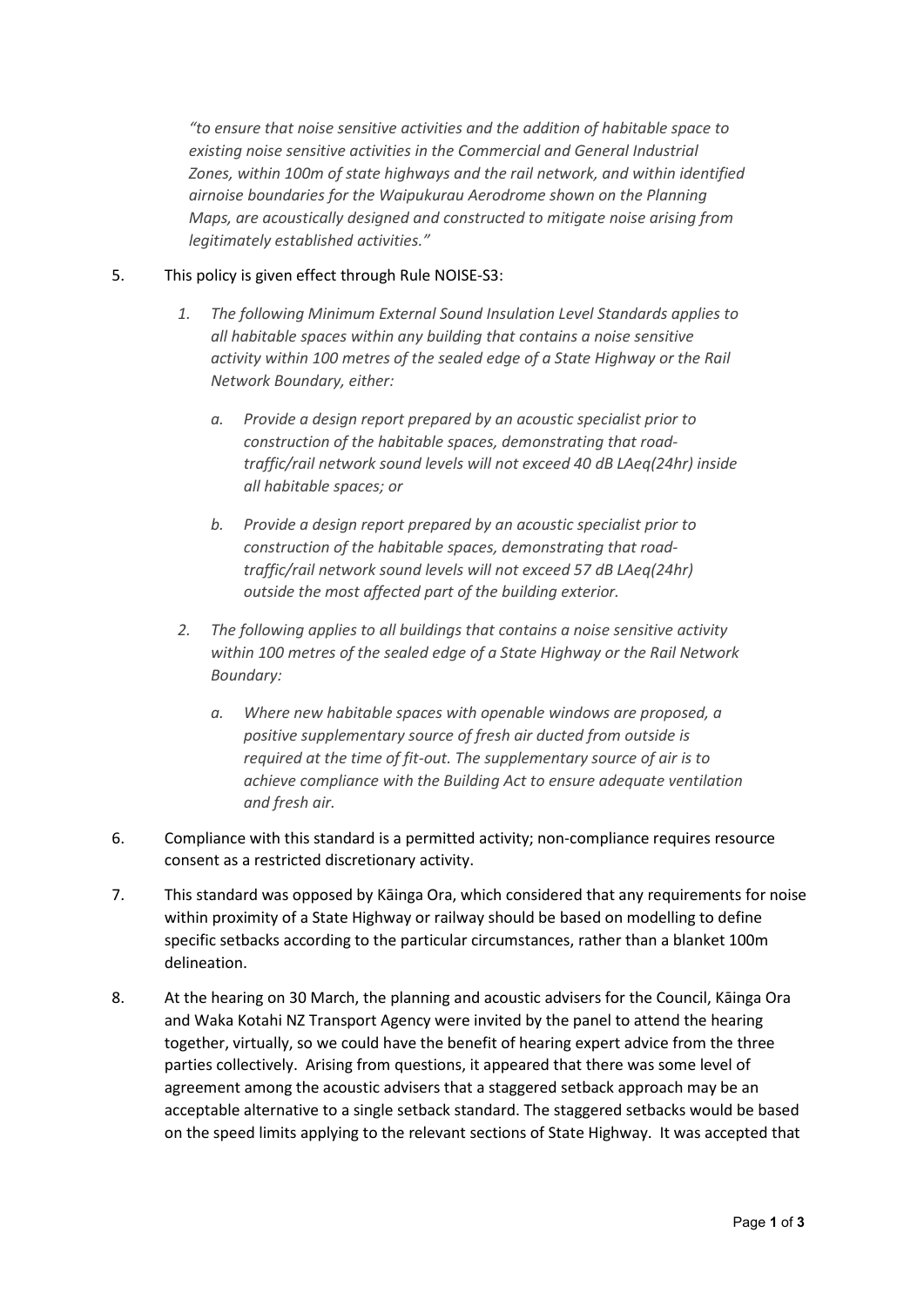lower speeds generally generate less noise, and thus the setbacks in such areas could be reduced, particularly in urban areas.

- 9. The following process to reflect the parties' agreement in wording for the PDP is proposed:
	- The reporting planner is to prepare draft wording for the setback rule and provide it to Kāinga Ora, and Waka Kotahi NZ Transport Agency, together with a draft recommendation as to whether and how the setback would be included in the PDP planning maps, by 29 April 2022;
	- Kāinga Ora and Waka Kotahi will have the opportunity to provide comment on the draft by 13 May 2022; and
	- The reporting planner is to take any comments from Kāinga Ora and Waka Kotahi into account when finalising her recommendation for inclusion in the right-of-reply to be filed on 27 May 2022. The reply should detail whether there was agreement, and to the extent that there was not, should provide sufficient detail to enable the commissioners to have a clear understanding of the areas and extent of, and reasons for disagreement.
- 10. A possible outcome is that the setbacks will be required to be mapped on the PDP planning maps. Acknowledging the extent of that task, and that the Panel has not yet reached a view as to whether mapping will be required, the reporting planner is not required to produce maps as part of her right of reply. After considering the reporting planner's recommendations and any comments from Kāinga Ora and Waka Kotahi, the Panel may make a preliminary decision as to the requirement for maps at a later stage, and they may be required at a future date to be determined.

#### **Scope for Relief sought by Kāinga Ora**

- 11. At the hearing on 30 March 2022, I indicated that there were several questions relating to the scope of Kāinga Ora in relation to some of the relief being sought in their evidence to the Hearing. These questions are in relation to the expert evidence of Mr Styles, Kāinga Ora's acoustic adviser as follows:
	- *Paragraph 12.3 (iv) Noise-S2 Vibration: there were no submissions made on this standard*
	- *Paragraph 12.3(v) All noise standards: not all standards have submissions relating to them*
	- *Para 12.3(vii) Assessment Matter Noise-AM3 Vehicle Noise: no submissions have been made on assessment matters other than AM1.*
- 12. In addition, in relation to paragraph 12.3(vi) of Mr Styles' evidence, it is unclear whether the comments in relation to the following are within scope: construction/ prospecting and exploration) temporary events/ emergency aviation movements. Kāinga Ora sought to have the entirety of standard NOISE-S5 deleted and reconsidered but it is not clear from the original submission whether its concern is only in relation to NOISE-S5(24):

*Kāinga Ora generally supports the intent of the standard to the degree that it enables identified noise generating activities where they provide a critical function and/or are*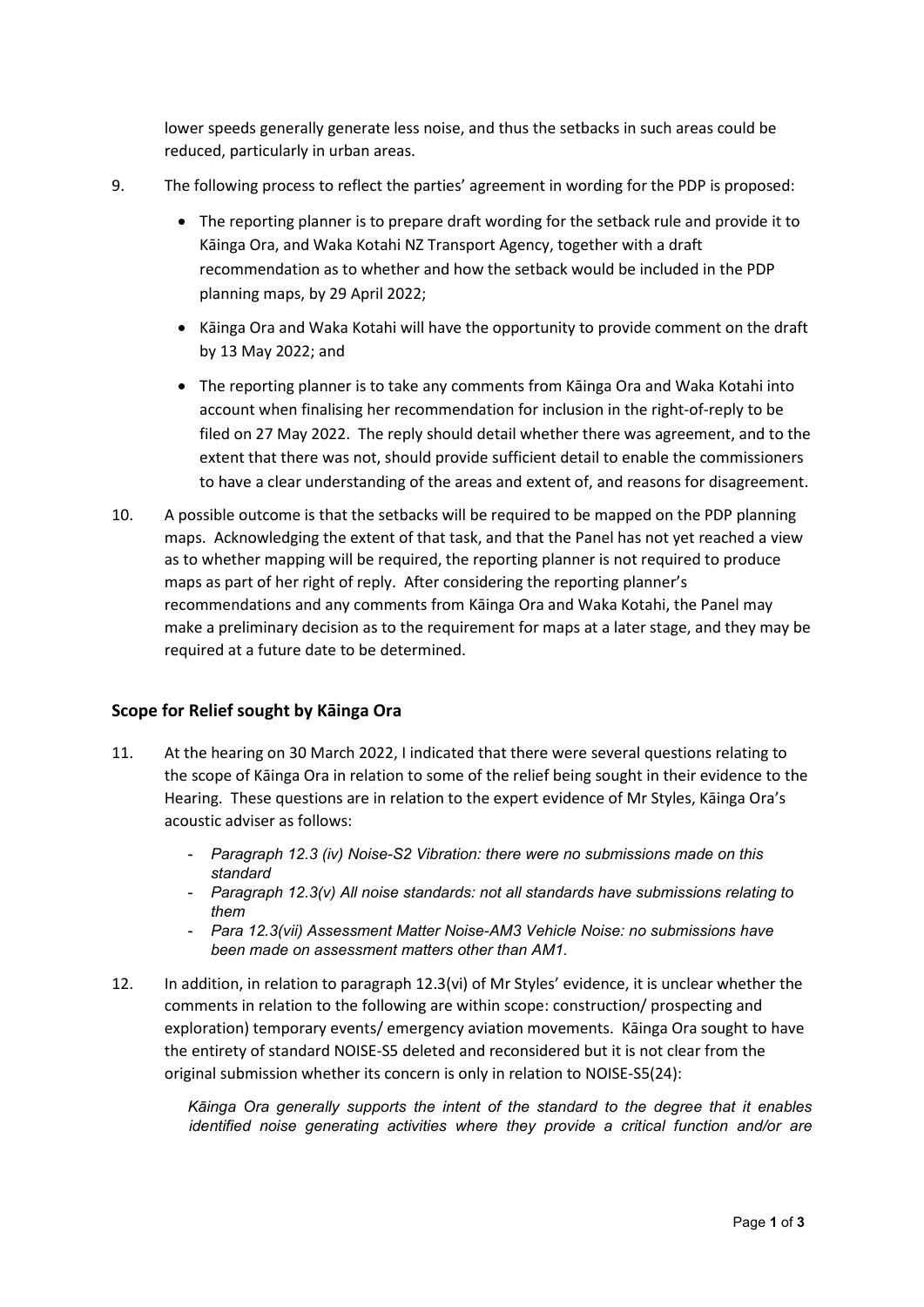*established within zones where increased noise levels are appropriate for the types of activities reasonably anticipated to be established and are compatible with the predominant character and amenity values of the zone.*

*Notwithstanding the above, Kāinga Ora considers that in its current form the standard creates ambiguity about what it seeks to manage i.e. noise-generating activities or internal noise levels for noise sensitive activities (refer NOISE-S5(24)).*

13. We request that, by Friday 6 May 2022, counsel for Kāinga Ora advise his view as to whether the above is within scope of the submission, identify the part of the submission relied on, and set out the precise amendments sought. The reporting planner should then address those matters as part of her reply on noise matters by Friday 27 May 2022.

## **Use of Modelling for Noise Standards**

- 14. Subsequent to the hearing, and in response to questions at the hearing, we helpfully received a copy of a spreadsheet forwarded to the Council by the Waka Kotahi NZ Transport Agency that comprehensively identifies all of the District Plan provisions relating to the management of noise for reverse sensitivity along road corridors across New Zealand.
- 15. In response, the Panel seeks additional information from Waka Kotahi NZ Transport Agency, about how many local authorities have used noise modelling as the basis upon which their District Plan provisions for defining setbacks for managing sensitive land uses along road corridors have been set. This is requested to be provided by Friday 29 April 2022 so it can be addressed in the reporting planner's reply by Friday 27 May 2022.

#### **Shading Examples**

- 16. At Hearing 2, we were provided with illustrative shading diagrams by Kāinga Ora's urban design expert, Mr Rae, as part of his evidence to demonstrate the differences in shading between that created by compliance with the residential development controls in the PDP and those being sought by Kāinga Ora. Mr Rae used two flat or near flat sites in Waipukurau to base his shading examples.
- 17. In response to questions from the Panel, Mr Rae agreed that he would prepare and submit comparable illustrative shading diagrams for sloping sites. Accordingly, we request that the following sites be used:
	- 20 Rose Street, Waipawa Lot 1 DP 7610, Area:  $1000m^2$
	- 87 Porangahau Road, Waipukurau Lot 6 DP 9858, Area: 800m<sup>2</sup>
- 18. Preferably, this information should be supplied to the Council by close-of-business on Friday 29 April 2022 so it can be addressed in the reporting planner's reply by 27 May 2022.